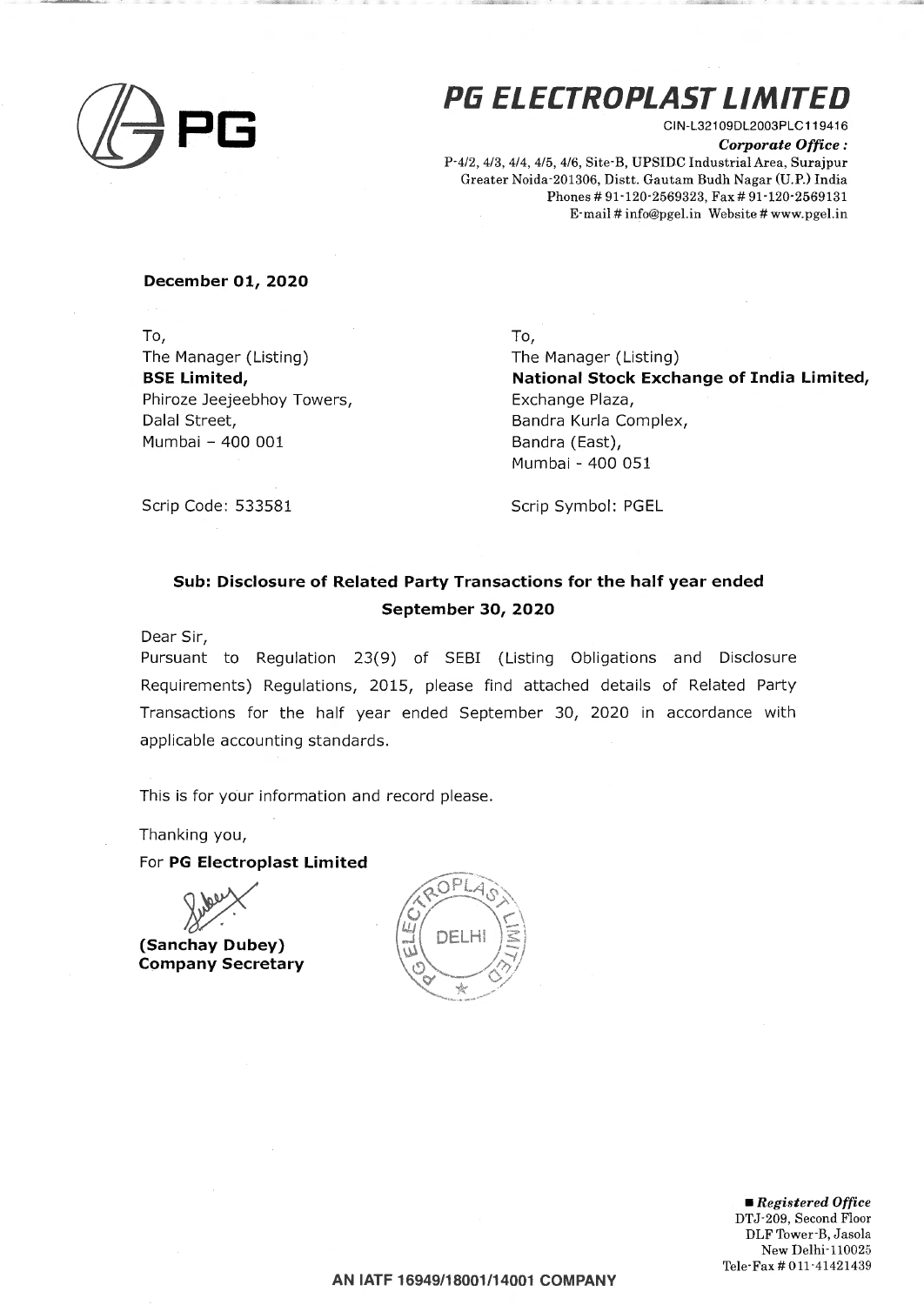#### Annexure-1

## Disclosure of Related Party Transactions for the half year ended September 30, 2020

Pursuant to Regulation 23(9} of the Securities and Exchange Board of India (Listing Obligations and Disclosure Requirements} Regulations, 2015

| <b>Name of Related Party</b>                                         | Nature of Relationship               |  |  |
|----------------------------------------------------------------------|--------------------------------------|--|--|
| Mr. Bhawa Nand Choudhary (Managing Director)                         | Key Management Personnel             |  |  |
| Mr. Anurag Gupta (Executive Director)                                | Key Management Personnel             |  |  |
| Mr. Vishal Gupta (Executive Director)                                | Key Management Personnel             |  |  |
| Mr. Vikas Gupta (Executive Director)                                 | Key Management Personnel             |  |  |
| Mr. Devendra Jha (Independent Non-Executive Director)                | Key Management Personnel             |  |  |
| Mr. Sharad Jain (Independent Non-Executive Director)                 | Key Management Personnel             |  |  |
| Mrs. Rita Mohanty (Independent Non-Executive Director)               | Key Management Personnel             |  |  |
| Mr. Pramod Chimmanial Gupta (Independent Non-Executive Director)     | Key Management Personnel             |  |  |
| Mr. Praveen Datt Agarwal (Chief Financial Officer) till 31.05.2020   | Key Management Personnel             |  |  |
| Mr. Mahabir Prasad Gupta (Chief Financial Officer) w.e.f. 23.06.2020 | Key Management Personnel             |  |  |
| Mr. Sanchay Dubey (Company Secretary)                                | Key Management Personnel             |  |  |
| Mrs. Sudesh Gupta                                                    | Relative of Key Management Personnel |  |  |
| Mrs. Neelu Gupta                                                     | Relative of Key Management Personnel |  |  |
| Mrs. Sarika Gupta                                                    | Relative of Key Management Personnel |  |  |
| Mrs. Nitasha Gupta                                                   | Relative of Key Management Personnel |  |  |
| Mr. Pranav Gupta                                                     | Relative of Key Management Personnel |  |  |
| Mr. Aditya Gupta                                                     | Relative of Key Management Personnel |  |  |
| Mr. Vatsal Gupta                                                     | Relative of Key Management Personnel |  |  |
| Mrs. Kanika Gupta                                                    | Relative of Key Management Personnel |  |  |
| Mrs. Anju Choudhary                                                  | Relative of Key Management Personnel |  |  |
| Mrs. Sarita Gupta                                                    | Relative of Key Management Personnel |  |  |
| PG International                                                     | Other related party                  |  |  |
| J. B. Electronics                                                    | Other related party                  |  |  |
| <b>PG Electronics</b>                                                | Other related party                  |  |  |
|                                                                      |                                      |  |  |

(i} Related parties where control exisfs- Nil

(ii} Related parties transactions during the half year alongwith details of such transactions and outstanding balances as at the end of half year:

|                                  |                                      | (Rs. Lakhs)     |  |
|----------------------------------|--------------------------------------|-----------------|--|
| <b>Nature of Transactions</b>    | Relationship                         | Half Year ended |  |
|                                  |                                      | September 30,   |  |
|                                  |                                      | 2020            |  |
| <b>Rent Paid</b>                 | Key Management Personnel             | 0.08            |  |
|                                  | Relative of Key Management Personnel | 8.10            |  |
|                                  | Other related party                  | 0.30            |  |
| <b>Reimbursement of Expenses</b> | Key Management Personnel             | 19.45           |  |
|                                  | Relative of Key Management Personnel | 4.32            |  |
|                                  |                                      |                 |  |